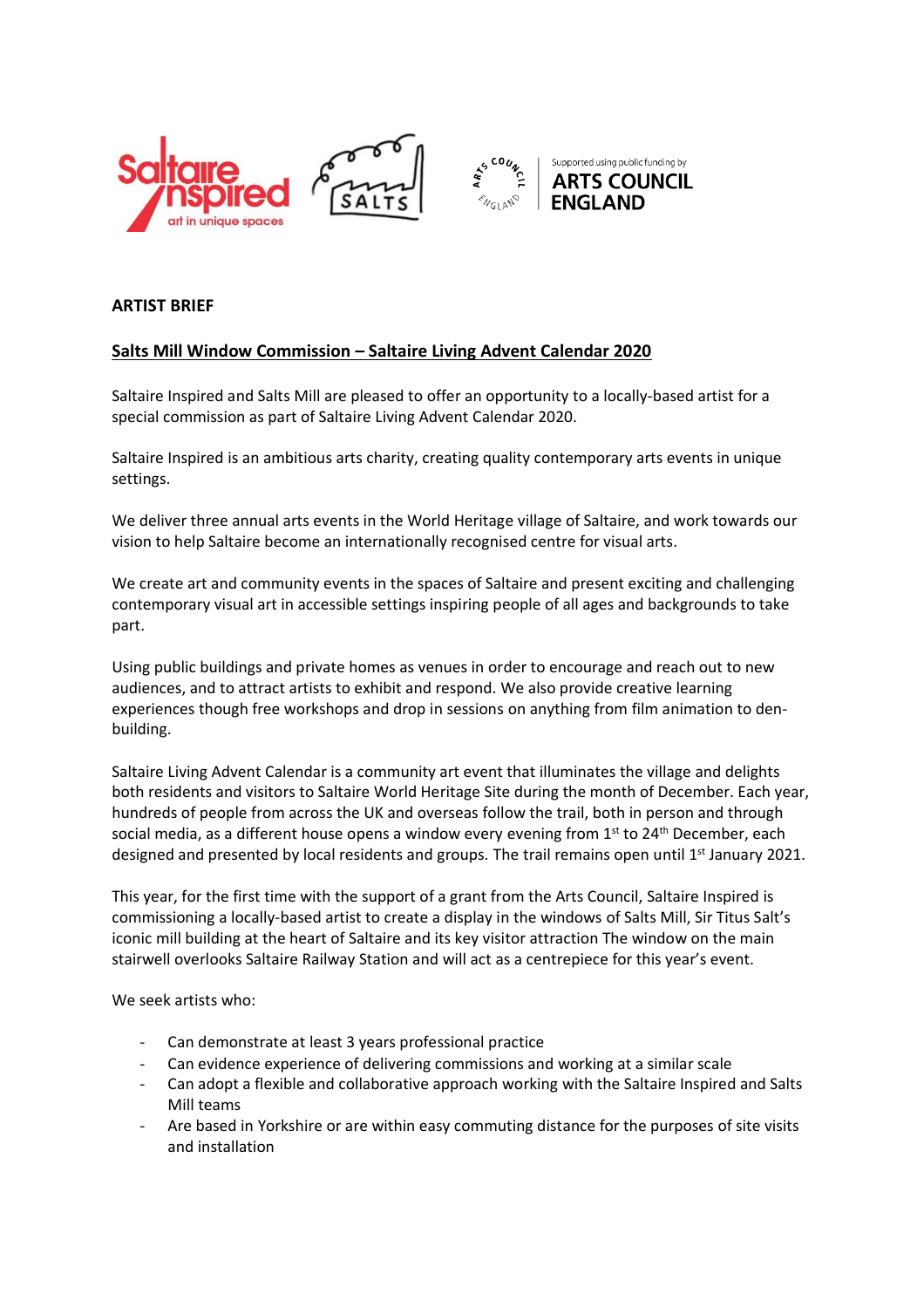We seek proposals that:

- Can be achieved within the project budget of  $£1,500$  to cover all materials and artist time to deliver the commission
- Draw on the heritage context and reference the spirit and materials used by residents in the Living Advent Calendar event to create impact both when seen from the outside and also from inside the public stairwell
- Draw broadly and imaginatively on the spirit of the season whilst avoiding specifically religious content
- Can be achieved while adhering to the technical specifications outlined by Salts Mill and its status as a heritage site (see below)

For your proposal, please supply a CV (or link to a web site that outlines your previous experience) and no more than one side of A4 explaining your idea for a window design, the materials you plan to use and a rough budget outline.

Salts Mill technical specification:

- Installation to be displayed in the six windows in the public stairwell on the west elevation of the mill (see images).
- The window measures 9ft 6 inches in total. Owing to restrictions due to the nature of the building we are inviting artists to consider working with the four large central panels, each measuring 34" x 22".
- Windows accessed by public stairwell, open 10am-6pm daily installation will need to take place after hours and be ready to launch on 1<sup>st</sup> December.
- Window recess measures 24" in depth, accessed from stairwell over iron railings Salts Mill requires use of safety harnesses and will need to approve a risk assessment.
- Installation to be hung from top of each window simple removable fixings can be drilled into the stone as long as the area can be made good at the end of the display.
- There are no power sources in the stairwell the stairwell is lit by fluorescent strip lights.

Please apply by 2<sup>nd</sup> October 2020 via Curatorspace:

[https://www.curatorspace.com/opportunities/detail/salts-mill-window-commission/4846](mailto:events@saltaireinspired.org.uk)

The proposals will be reviewed by both representatives from Saltaire Inspired, Salts Mill and the community steering group of Saltaire Living Advent Calendar.

A shortlist of proposals will be made and those people will be invited for an interview over Zoom before a final selection is made.